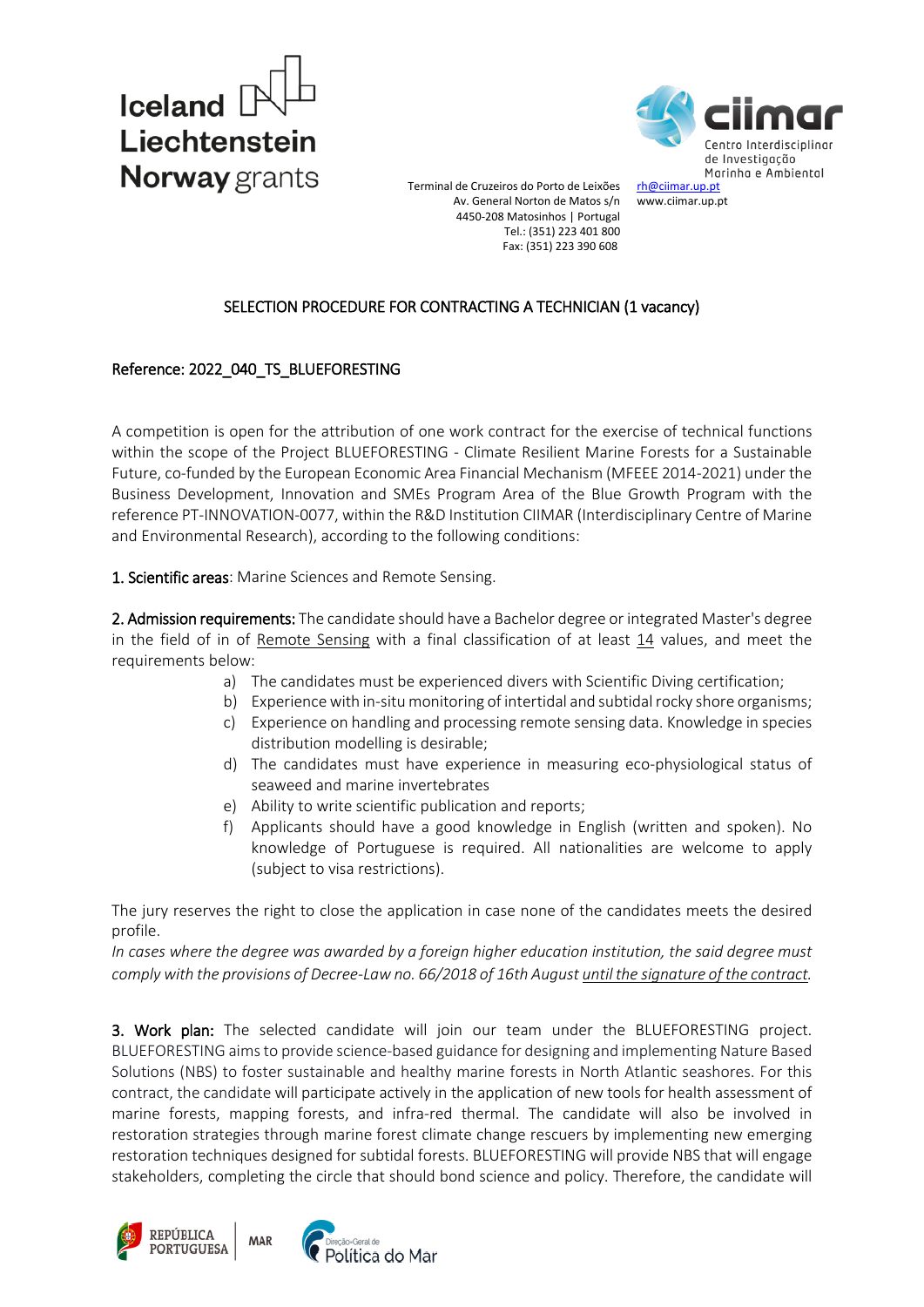

Centro Interdisciplingr de Investigação Marinha e Ambiental [rh@ciimar.up.pt](mailto:rh@ciimar.up.pt)

www.ciimar.up.pt

Terminal de Cruzeiros do Porto de Leixões Av. General Norton de Matos s/n 4450-208 Matosinhos | Portugal Tel.: (351) 223 401 800 Fax: (351) 223 390 608

assist the assessment of ecosystem service benefits and social costs of conserving and restoring marine forests. He/she will also support policy engagement, and science and policy co-creation for marine forests conservation and restoration. Complementarily the candidate will participate in the implementation of the Communication Plan, and will support the coordination of the project

4. Legislation and official rules: Art. 140 n. 1 and n. 2, g) and 148 the Labor Code (Law 7/2009, of 12 February and respective updates);

5. Work place: The work will be carried out at CIIMAR, Edifício do Terminal de Cruzeiros do Porto de Leixões, Av. General Norton de Matos, s/n, Matosinhos, integrated in the research *Benthic Ecology* Team, under the scientific supervision of Dr. Francisco Arenas.

6. Duration of the contract: Duration of twelve (12) months, eventually renewable according to the legal terms, starting in May 2022.

7. Monthly salary: Equated to the higher technical career, level 15: gross monthly salary € 1215,93; food, holidays and Christmas allowance apart.

8. Selection methods: The contract will be awarded based on the candidates' academic curriculum and technical skills. The ranking of candidates will be performed by a global evaluation of their scientific and curricular achievements (1 - 10 values): The candidates' score will be the sum of the evaluation of:

1. Merit of the academic curriculum in the scientific area and relevance to the project work plan. Weight: 40%.

2. Experience relevant for the scientific area and the project work plan: Weight: 60%. The candidates will be ranked according to the following criteria:

- a) Experience with in-situ monitoring of intertidal/subtidal rocky shore organisms, 30 %;
- b) Experience on handling remote sensing data 30% ;
- c) Experience in eco-physiological experiments, 20%;
- d) Publications, reports and relevant conferences, 10%;
- e) Motivation letter and additional information, 10%;

The evaluation process may include an interview by video conference to the top two candidates, with the only propose of clarifying aspects related to the research results, and motivation towards the project, in case of insufficient curricular information for a decision making. In such case, the interview will have a weight of 10% and the previous assessment a weight of 90%.

## 9. Composition of the jury selection:

President of the jury: Dr. Francisco Arenas Vogal: Dr. Marina Dolbeth Vogal: Dr. Cândida Vale